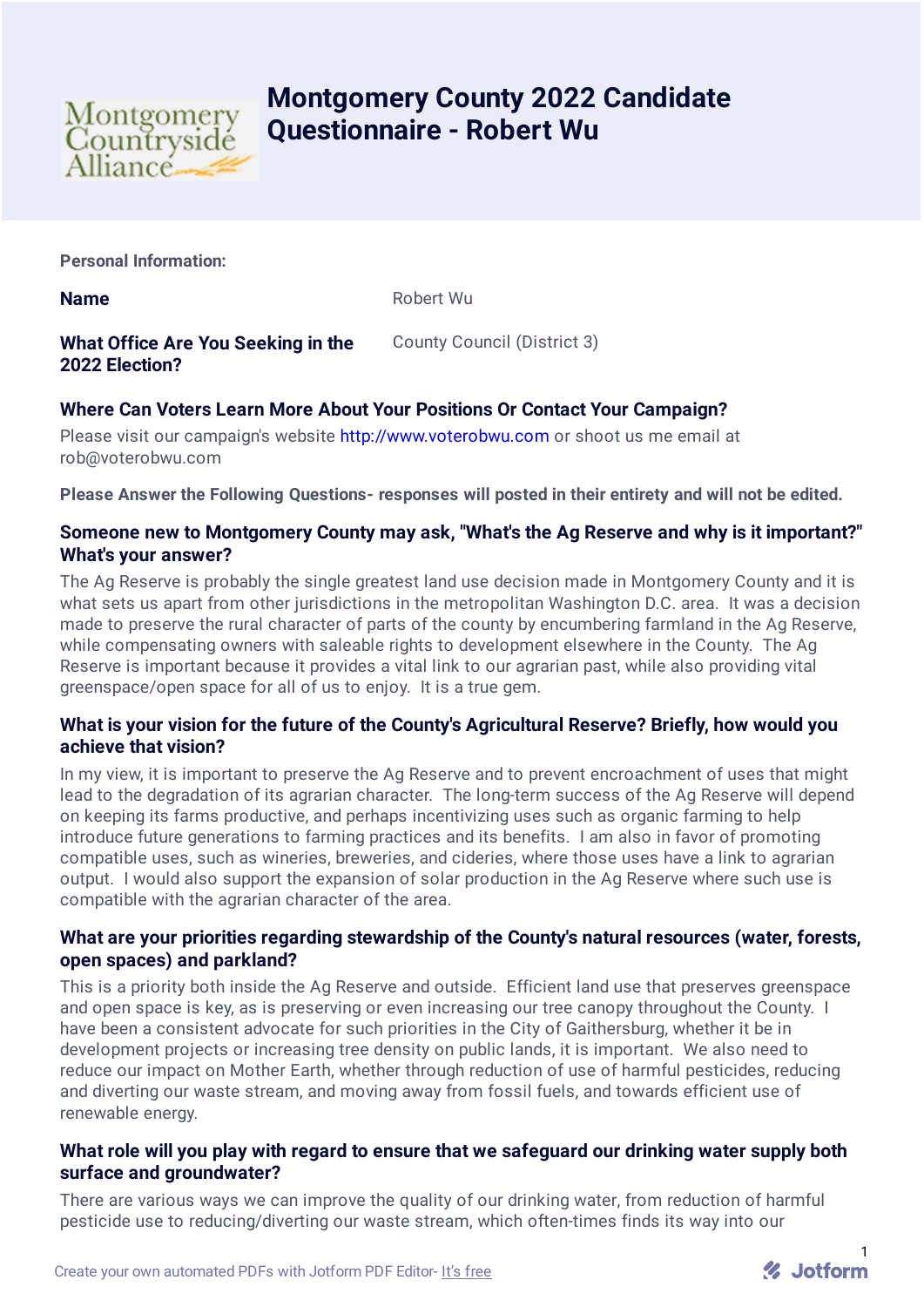waterways. We also need to reduce the flow of other harmful pollutants into our water, such as salt that is used primarily in response to winter weather. This issue has garnered a lot of attention as of late, and the City is actively considering ways to reduce our use of salts, as well as work with residents to reduce their salt use. Another example is the preservation or expansion of green buffers around our waterways and reservoirs. By maintaining or expanding natural filtration around these water sources, it will work to improve the quality of our water supply

## **What are your top priorities to help the County address climate change? What role will the Ag Reserve play?**

We need to build on the County's Climate Action Plan, setting concrete steps to achieve our climaterelated goals equitably across the County. I will focus on efficient land use, preservation of green spaces, expansion of non-fossil fuel based transportation infrastructure, incentivize energy reduction practices, and use of alternative energy sources in our homes, businesses and public spaces. The Ag Reserve plays a critical role in meeting our obligations to address climate change. First, by its very nature the Ag Reserve prevents sprawl and other harmful development that takes us in the wrong direction. Second, the Ag Reserve acts as a green lung for the County, providing environmental benefits due to its rural nature. Finally, the Ag Reserve can serve as a catalyst for reducing our reliance on fossil fuels through the appropriate use of land for the generation of solar energy.

#### **What more can be done to support our local farm businesses and rural communities?**

Respecting our local farms and rural communities and the value they provide to the County is important. The County can support these activities through grants for economic development and other direct support to organizations in or supporting the Ag Reserve, support educational opportunities for our residents and particularly students to learn about and engage with our farms, and promote activities in our Ag Reserve, for example, with respect to tourism to bring economic development to the area. These are a few areas that come to mind, and I am eager to learn more about CSA's priorities in this regard.

#### **What are your regional transportation priorities? Do you support M83 and an additional Potomac bridge and outer beltway through the Reserve or adjacent rural zones?**

I will focus on making 355 BRT and Veirs Mill Road Flash BRT both a reality. I will also prioritize expanded MARC service, completion of the Purple Line and realizing the County Bike Master Plan. While I-270 traffic relief and improving the Legion Bridge are also important, I oppose expansion of expensive, private toll lanes. For me, high-capacity transit is a vital priority. I do not support M83 or an additional Potomac Bridge and outer beltway through the Reserve or adjacent rural zones.

#### **How should our County manage its solid waste? What role should incineration, composting and recycling play?**

We have been waiting some time for the County to act on the promise of closing the incinerator. I will be interested in engaging in strategies to make that a reality. However, the best way to obviate the need for incineration, landfills or shipping our wastestream to other areas, is to reduce and divert our waste. Recycling and composting are important strategies in doing just that. There have been quite a few actions at the State and local levels in this area, but more can and should be done.

## **What are your views on the general plan update "Thrive 2050," both the process and the draft now before the Council?**

I think that Thrive 2050 sets forth an important vision for the County, that in many ways encapsulates the trajectory the County has taken since the last general plan was enacted. I appreciate the plan's focus on both denser areas of the County, but also its recognition of the importance of the Ag Reserve and other rural areas of the County. While I support the overarching vision of Thrive 2050, I do have concerns about the process that got us to this point. In particular, there have been recently raised concerns within the County government itself as to the potential for disparate impacts of the plan on underserved and minority communities, as well as concern about the level of input these communities had into the draft plan. I think steps should be taken to address these concerns.